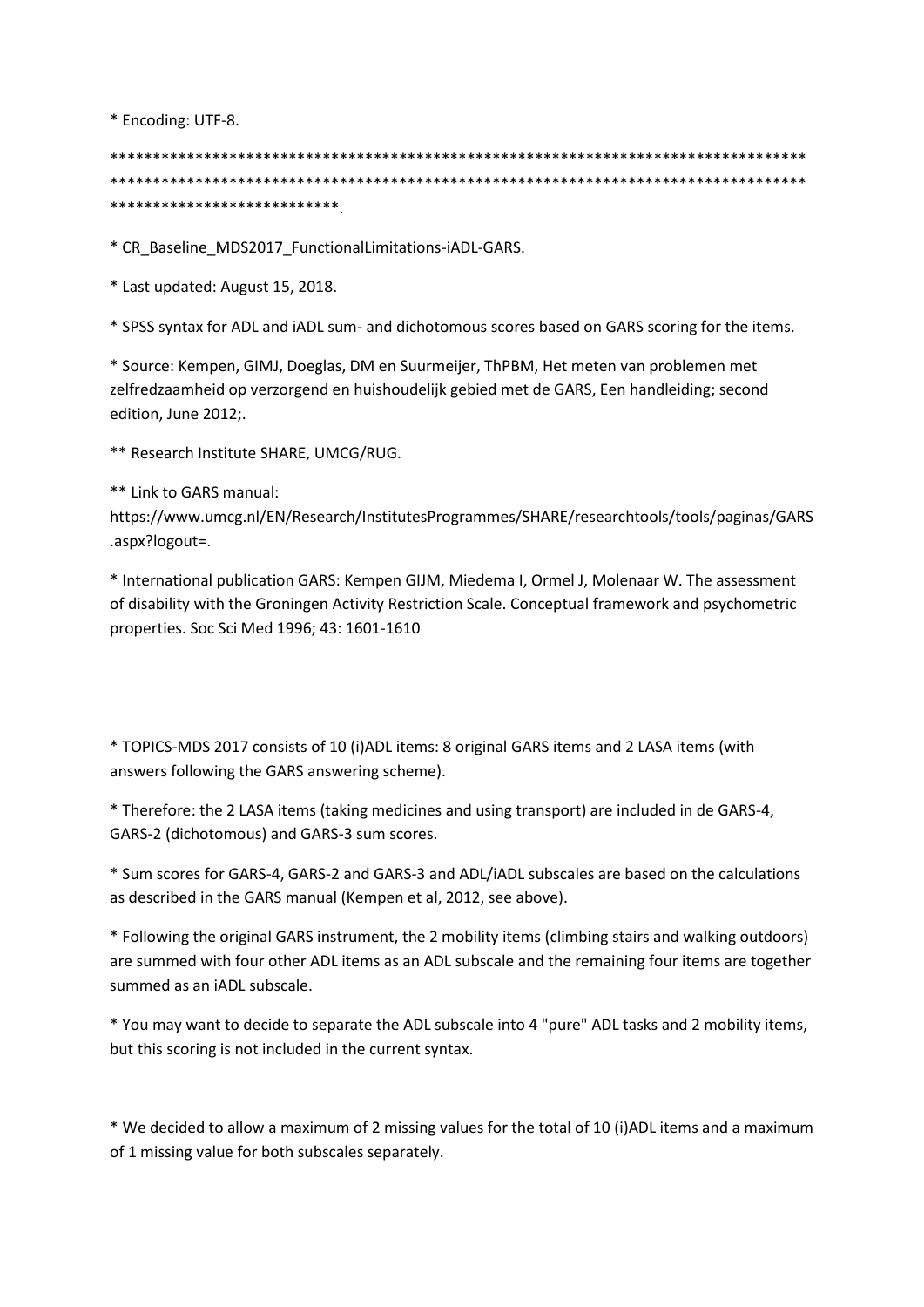\* In case of more missing values, a sum score for GARS-4, GARS-2 and GARS-3 (and subscale) cannot be calculated; in that case, the sum score is coded as a missing value (9999).

\* As a TOPICS-MDS data user, you can decide otherwise.

\* ADVICE: we strongly advise you to run this syntax in pieces; running it all at once may create errors/problems and incorrect results.

\*\*\*\*\*\*\*\*\*\*\*\*\*\*\*\*\*\*\*\*\*\*\*\*\*\*\*\*\*\*\*\*\*\*\*\*\*\*\*\*\*\*\*\*\*\*\*\*\*\*\*\*\*\*\*\*\*\*\*\*\*\*\*\*\*\*\*\*\*\*\*\*\*\*\*\*\*\*\*\*\*\* \*\*\*\*\*\*\*\*\*\*\*\*\*\*\*\*\*\*\*\*\*\*\*\*\*\*\*\*\*\*\*\*\*\*\*\*\*\*\*\*\*\*\*\*\*\*\*\*\*\*\*\*\*\*\*\*\*\*\*\*\*\*\*\*\*\*\*\*\*\*\*\*\*\*\*\*\*\*\*\*\*\* \*\*\*\*\*\*\*\*\*\*\*\*\*\*\*\*\*\*\*\*\*\*\*\*\*\*\*.

\* First, recode missing values and identify the number of missings for all ADL + iADLitems and ADL + iADL subscales.

\* Recode missing values.

MISSING VALUES T0\_GARS\_DRES T0\_GARS\_CHAIR T0\_GARS\_WASH T0\_GARS\_STAIRS T0\_GARS\_WALK

T0\_GARS\_FEET T0\_GARS\_HH T0\_GARS\_SHOP T0\_LASA\_MED T0\_LASA\_TRANSP (9999).

\* Identify the number of missings for all ADL + iADL items and for ADL, iADL subscales separately.

COMPUTE T0\_MISNO\_GARS=NMISS(T0\_GARS\_DRES, T0\_GARS\_CHAIR, T0\_GARS\_WASH, T0\_GARS\_STAIRS, T0\_GARS\_WALK, T0\_GARS\_FEET, T0\_GARS\_HH, T0\_GARS\_SHOP, T0\_LASA\_MED, T0\_LASA\_TRANSP).

EXECUTE.

COMPUTE T0\_MISNO\_ADL=NMISS(T0\_GARS\_DRES, T0\_GARS\_CHAIR, T0\_GARS\_WASH, T0\_GARS\_STAIRS, T0\_GARS\_WALK, T0\_GARS\_FEET).

EXECUTE.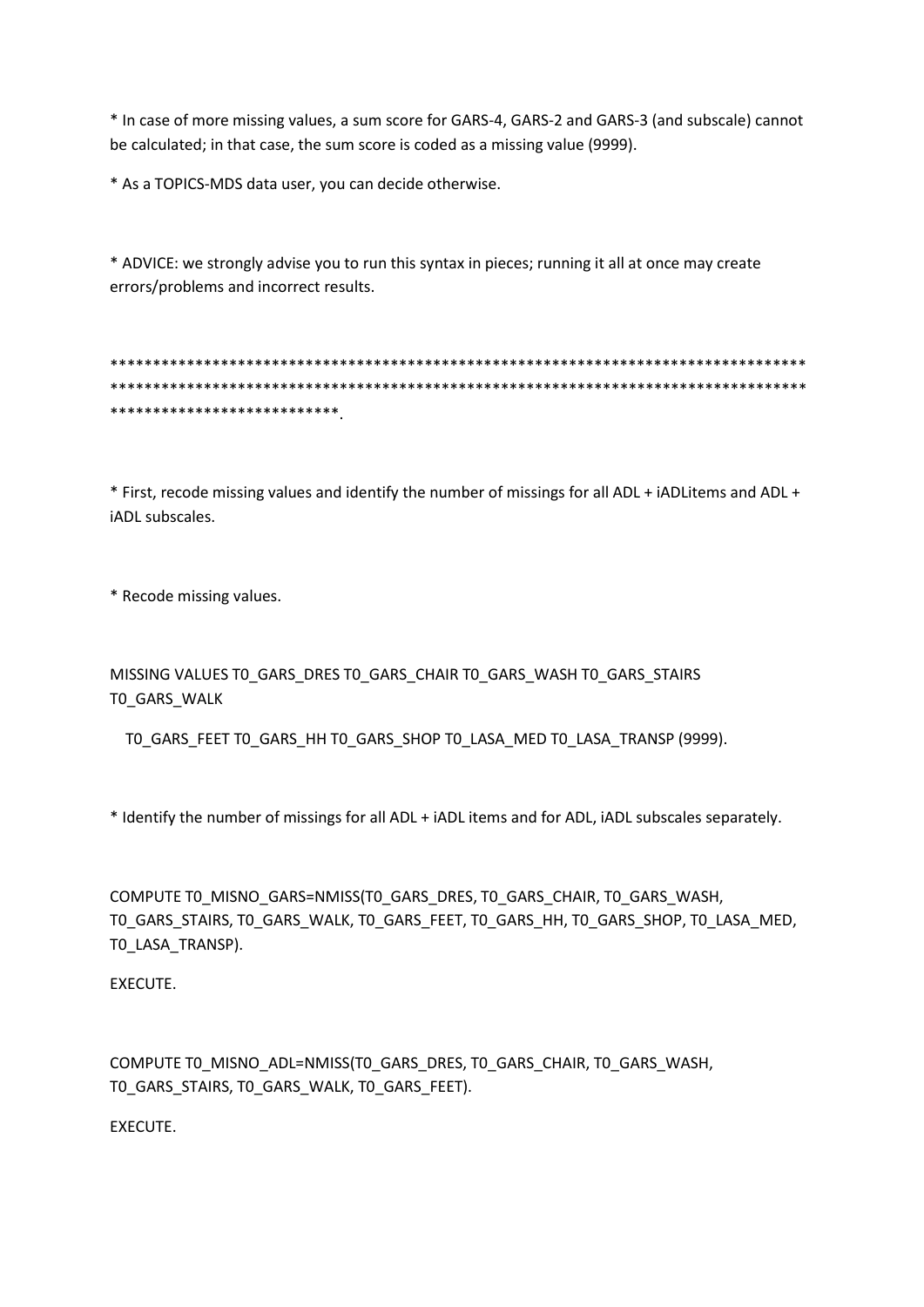COMPUTE T0\_MISNO\_iADL=NMISS(T0\_GARS\_HH, T0\_GARS\_SHOP, T0\_LASA\_MED, T0\_LASA\_TRANSP).

EXECUTE.

VARIABLE LABELS

T0\_MISNO\_GARS 'Number of missings for all (i)ADL items'

T0\_MISNO\_ADL 'Number of missings for ADL items (subscale)'

T0\_MISNO\_iADL 'Number of missings for iADL items (subscale)'.

\*\*\*\*\*\*\*\*\*\*\*\*\*.

\*\*\* GARS-4 total sum score and sum score for ADL and iADL subscale \*\*\*.

\*\*\*\*\*\*\*\*\*\*\*\*\*.

\* GARS-4 total sum score.

COMPUTE T0\_GARS4\_sum= SUM(T0\_GARS\_DRES, T0\_GARS\_CHAIR, T0\_GARS\_WASH, T0\_GARS\_STAIRS, T0\_GARS\_WALK, T0\_GARS\_FEET, T0\_GARS\_HH, T0\_GARS\_SHOP, T0\_LASA\_MED, T0\_LASA\_TRANSP).

EXECUTE.

IF (missing(T0\_GARS4\_sum)) T0\_GARS4\_sum=9999.

IF (T0\_MISNO\_GARS >2) T0\_GARS4\_sum=9999.

EXECUTE.

MISSING VALUES T0\_GARS4\_sum (9999).

\* GARS-4 ADL subscale sum score, based on 6 items.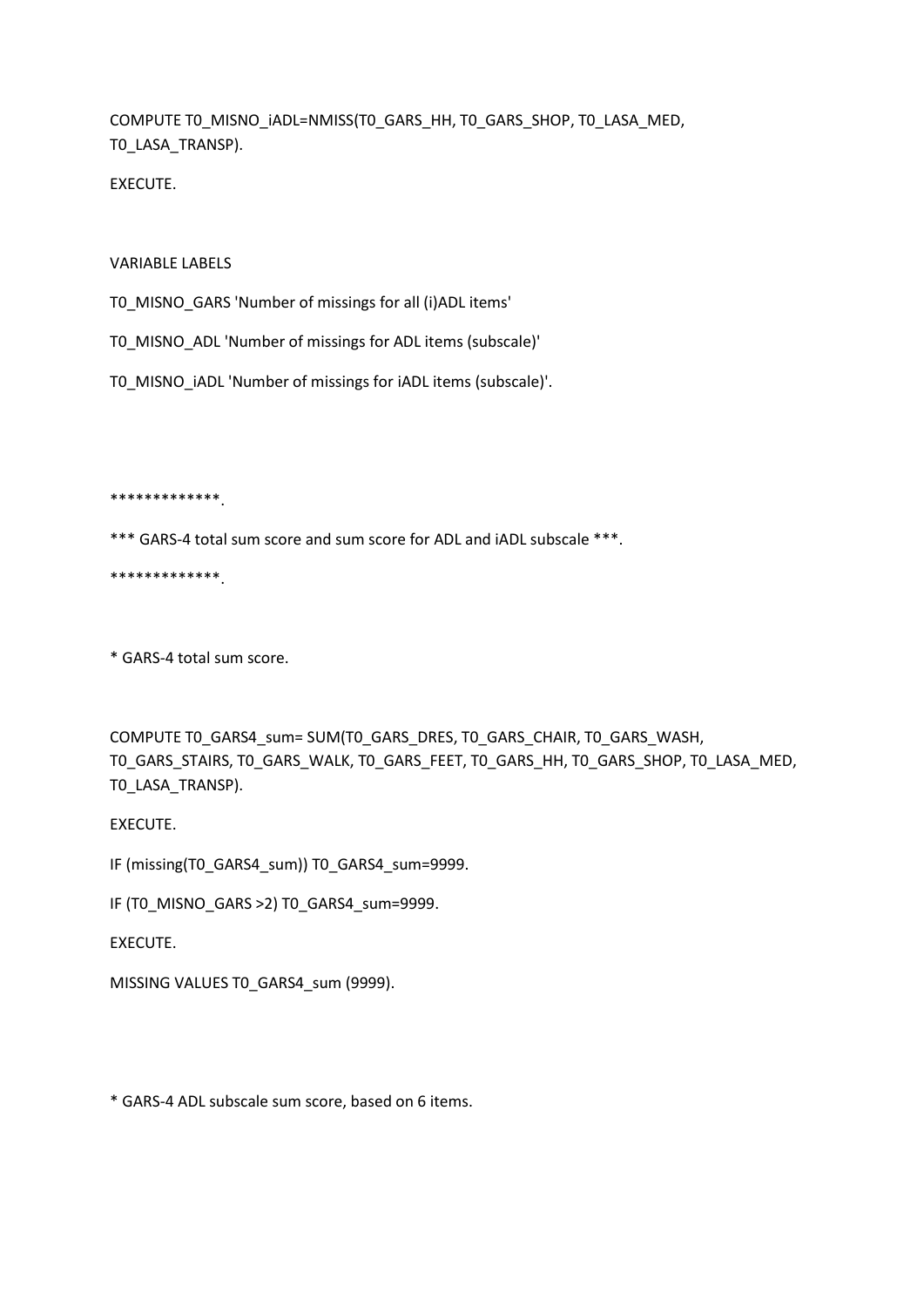COMPUTE T0\_GARS4ADL\_sum= SUM(T0\_GARS\_DRES, T0\_GARS\_CHAIR, T0\_GARS\_WASH, T0\_GARS\_STAIRS, T0\_GARS\_WALK, T0\_GARS\_FEET).

EXECUTE.

IF (missing(T0\_GARS4ADL\_sum)) T0\_GARS4ADL\_sum=9999.

IF (TO MISNO ADL >1) TO GARS4ADL sum=9999.

EXECUTE.

MISSING VALUES T0\_GARS4ADL\_sum (9999).

\* GARS-4 iADL subscale sum score, based on 4 items.

COMPUTE T0\_GARS4iADL\_sum= SUM(T0\_GARS\_HH, T0\_GARS\_SHOP, T0\_LASA\_MED, T0\_LASA\_TRANSP).

EXECUTE.

IF (missing(T0\_GARS4iADL\_sum)) T0\_GARS4iADL\_sum=9999.

IF (T0\_MISNO\_iADL >1) T0\_GARS4iADL\_sum=9999.

EXECUTE.

MISSING VALUES TO GARS4iADL sum (9999).

## VARIABLE LABELS

T0\_GARS4\_sum 'Sum score GARS-4 baseline'

T0\_GARS4ADL\_sum 'Sum score GARS-4 ADL subscale baseline'

T0\_GARS4iADL\_sum 'Sum score GARS-4 iADL subscale baseline'.

\*\*\*\*\*\*\*\*\*\*\*\*\*.

\*\*\* GARS-2: dichotomising GARS-4 and calculating sum scores \*\*\*.

\*\*\*\*\*\*\*\*\*\*\*\*\*.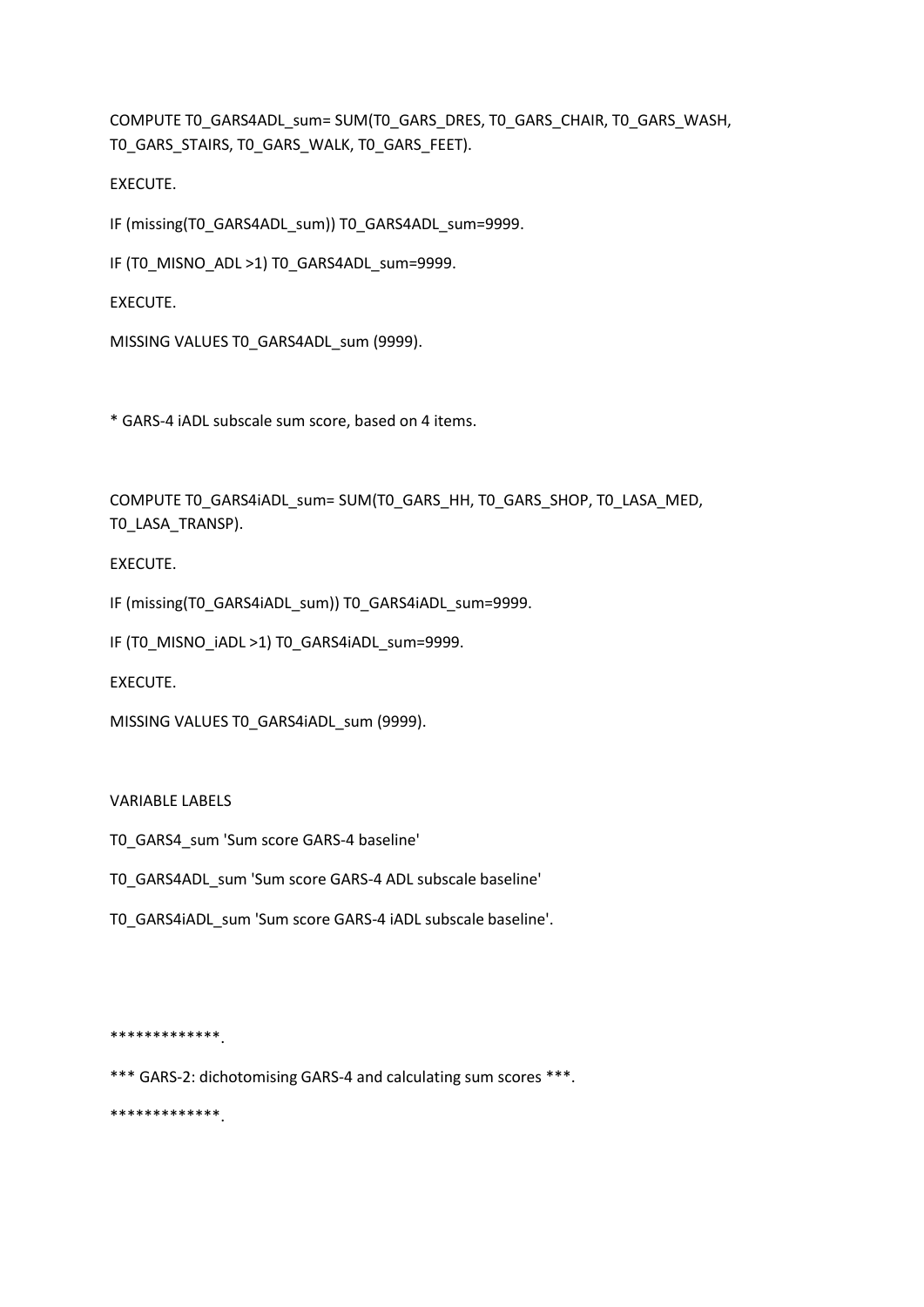\* In accordance with GARS manual: two variants for dichotomising GARS-4.

\* The higher the score, the more problems with self-reliance -> this applies to both dichotomous variants.

\* A- Dichotomising GARS-4: score 1-2-3 vs score 4 -> to determine per item whether the care receiver can or cannot perform an activitity independently, regardless of the degree of difficulty.

\* 0=independently (score 1-2-3), 1= not independently (score 4).

IF (TO GARS DRES<=3) TO GARS DRES di=0.

- IF (TO GARS DRES=4) TO GARS DRES di=1.
- IF (TO GARS CHAIR<=3) TO GARS CHAIR di=0.
- IF (TO GARS CHAIR=4) TO GARS CHAIR di=1.
- IF (TO GARS WASH<=3) TO GARS WASH\_di=0.
- IF (T0\_GARS\_WASH=4) T0\_GARS\_WASH\_di=1.
- IF (TO GARS STAIRS<=3) TO GARS STAIRS di=0.
- IF (T0\_GARS\_STAIRS=4) T0\_GARS\_STAIRS\_di=1.
- IF (TO GARS WALK<=3) TO GARS WALK di=0.
- IF (TO GARS WALK=4) TO GARS WALK di=1.
- IF (T0\_GARS\_FEET<=3) T0\_GARS\_FEET\_di=0.
- IF (T0\_GARS\_FEET=4) T0\_GARS\_FEET\_di=1.
- IF (T0\_GARS\_HH<=3) T0\_GARS\_HH\_di=0.
- IF (T0\_GARS\_HH=4) T0\_GARS\_HH\_di=1.
- IF (T0\_GARS\_SHOP<=3) T0\_GARS\_SHOP\_di=0.
- IF (TO GARS SHOP=4) TO GARS SHOP di=1.
- IF (TO LASA MED<=3) TO LASA MED di=0.
- IF (T0\_LASA\_MED=4) T0\_LASA\_MED\_di=1.
- IF (TO LASA TRANSP<=3) TO LASA TRANSP\_di=0.
- IF (TO LASA TRANSP=4) TO LASA TRANSP\_di=1.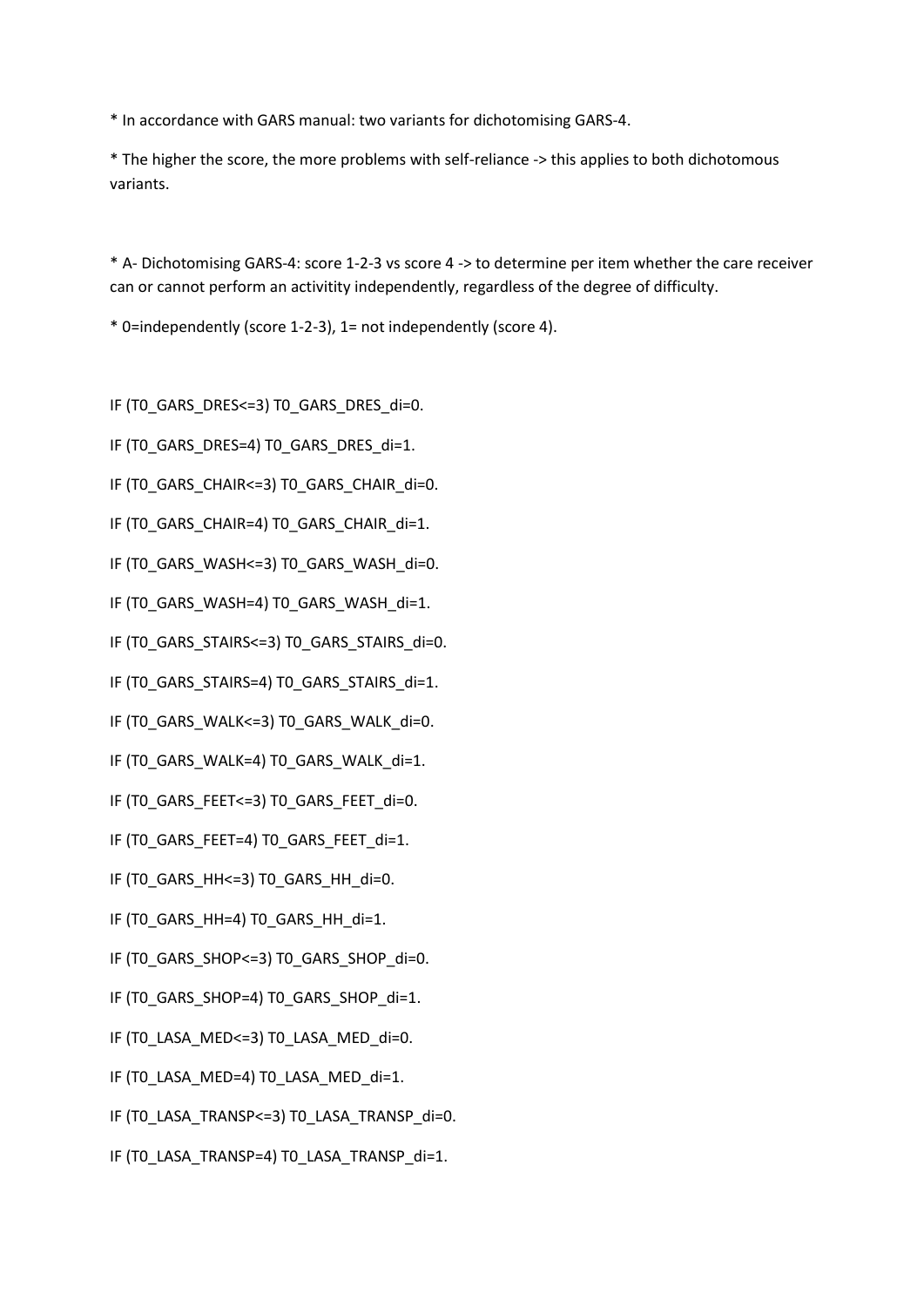VARIABLE LABELS

T0\_GARS\_DRES\_di 'Dichotomous score T0\_GARS\_DRES baseline'

T0\_GARS\_CHAIR\_di 'Dichotomous score T0\_GARS\_CHAIR baseline'

T0\_GARS\_WASH\_di 'Dichotomous score T0\_GARS\_WASH baseline'

T0\_GARS\_STAIRS\_di 'Dichotomous score T0\_GARS\_STAIRS baseline'

T0\_GARS\_WALK\_di 'Dichotomous score T0\_GARS\_WALK baseline'

T0\_GARS\_FEET\_di 'Dichotomous score T0\_GARS\_FEET baseline'

T0\_GARS\_HH\_di 'Dichotomous score T0\_GARS\_HH baseline'

T0\_GARS\_SHOP\_di 'Dichotomous score T0\_GARS\_SHOP baseline'

T0\_LASA\_MED\_di 'Dichotomous score T0\_LASA\_MED baseline'

T0\_LASA\_TRANSP\_di 'Dichotomous score T0\_LASA\_TRANSP baseline'.

## VALUE LABELS

T0\_GARS\_DRES\_di T0\_GARS\_CHAIR\_di T0\_GARS\_WASH\_di T0\_GARS\_STAIRS\_di T0\_GARS\_WALK\_di 0 'Able to perform activity independently' 1' Not able to perform activity independently, regardless of difficulty' /

T0\_GARS\_FEET\_di T0\_GARS\_HH\_di T0\_GARS\_SHOP\_di T0\_LASA\_MED\_di T0\_LASA\_TRANSP\_di 0 'Able to perform activity independently' 1' Not able to perform activity independently, regardless of difficulty'.

COMPUTE T0\_GARSdi\_sum = SUM(T0\_GARS\_DRES\_di, T0\_GARS\_CHAIR\_di, T0\_GARS\_WASH\_di, T0\_GARS\_STAIRS\_di, T0\_GARS\_WALK\_di, T0\_GARS\_FEET\_di, T0\_GARS\_HH\_di, T0\_GARS\_SHOP\_di, T0\_LASA\_MED\_di, T0\_LASA\_TRANSP\_di).

# EXECUTE.

IF (TO GARSdi\_sum GT 0) TO GARS2\_IND=1.

IF (T0\_GARSdi\_sum = 0) T0\_GARS2\_IND=0.

IF (TO MISNO GARS > 2) TO GARS2 IND=9999.

IF (missing(T0\_GARSdi\_sum)) T0\_GARS2\_IND=9999.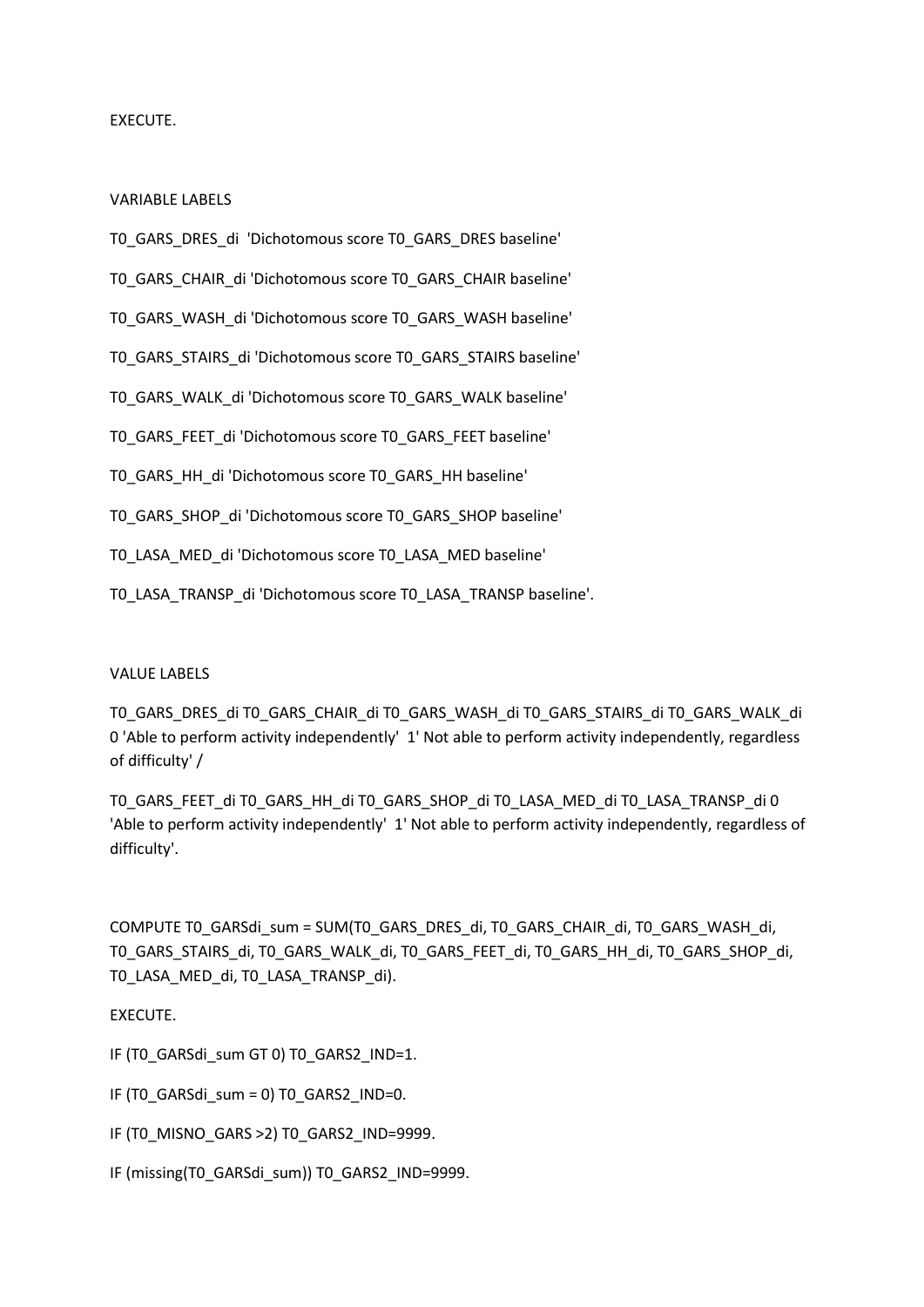MISSING VALUES TO GARS2 IND (9999).

\* GARS-2 (score 1-2-3 vs 4) ADL subscale sum score, based on 6 items.

COMPUTE T0\_GARSdi\_ADLsum= SUM(T0\_GARS\_DRES\_di, T0\_GARS\_CHAIR\_di, T0\_GARS\_WASH\_di, T0\_GARS\_STAIRS\_di, T0\_GARS\_WALK\_di, T0\_GARS\_FEET\_di).

EXECUTE.

IF (T0\_GARSdi\_ADLsum GT 0) T0\_GARS2ADL\_IND=1.

IF (T0\_GARSdi\_ADLsum = 0) T0\_GARS2ADL\_IND=0.

IF (TO MISNO ADL >1) TO GARS2ADL IND=9999.

IF (missing(T0\_GARSdi\_ADLsum)) T0\_GARS2ADL\_IND=9999.

EXECUTE.

MISSING VALUES TO GARS2ADL IND (9999).

\* GARS-2 (score 1-2-3 vs 4) iADL subscale sum score, based on 4 items.

COMPUTE T0\_GARSdi\_iADLsum= SUM(T0\_GARS\_HH\_di, T0\_GARS\_SHOP\_di, T0\_LASA\_MED\_di, T0\_LASA\_TRANSP\_di).

EXECUTE.

IF (T0\_GARSdi\_iADLsum GT 0) T0\_GARS2iADL\_IND=1.

IF (T0\_GARSdi\_iADLsum = 0) T0\_GARS2iADL\_IND=0.

IF (T0\_MISNO\_iADL >1) T0\_GARS2iADL\_IND=9999.

IF (missing(T0\_GARSdi\_iADLsum)) T0\_GARS2iADL\_IND=9999.

EXECUTE.

MISSING VALUES T0\_GARS2iADL\_IND (9999).

VARIABLE LABELS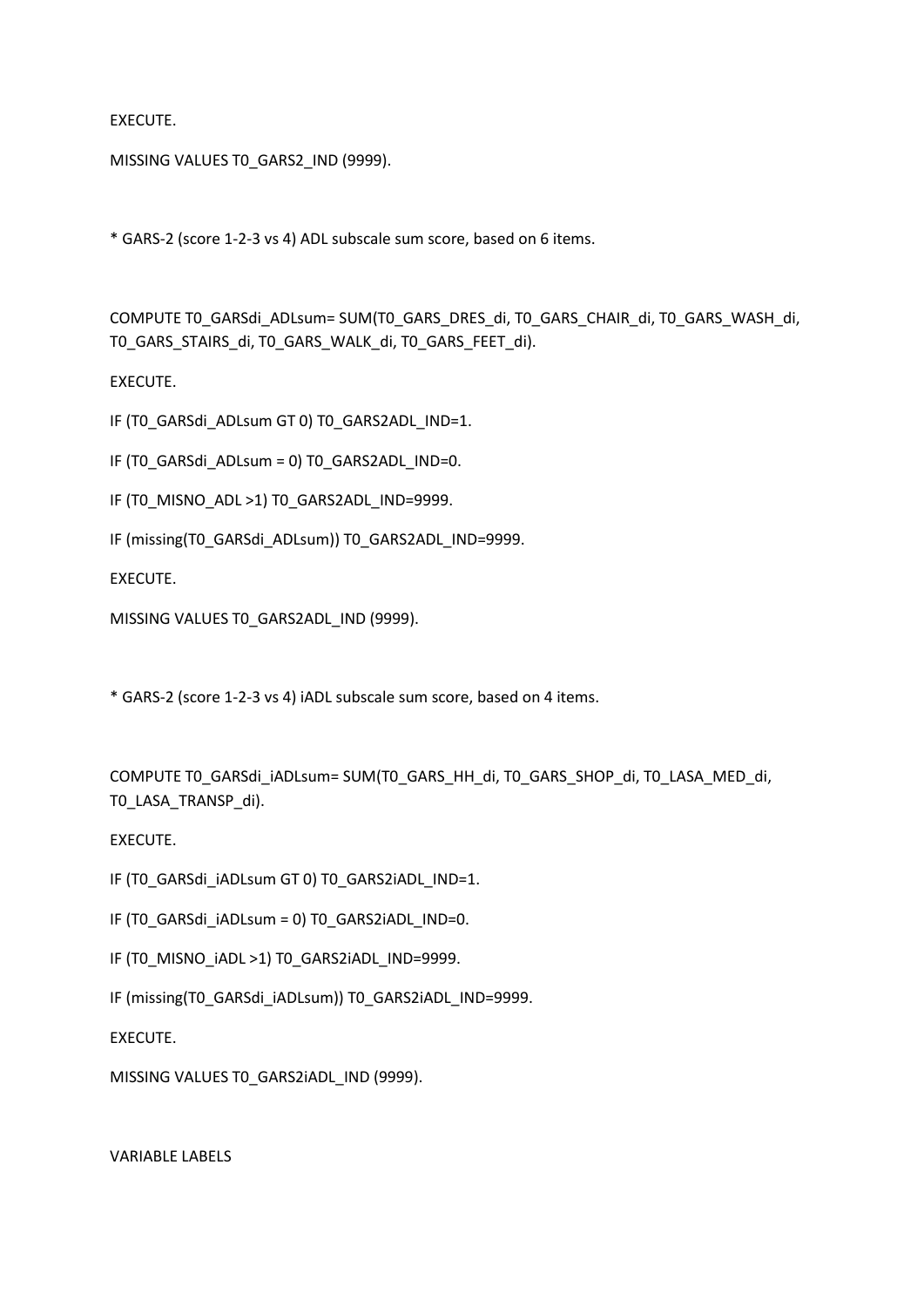T0\_GARSdi\_sum 'Sum score of dichotomous scores (score 1-2-3 vs 4) for all (i)ADL items'

T0\_GARS2\_IND 'Dichotomous score based on GARS-4 (score 1-2-3 vs 4): ADL/iADL limitations independence'

T0\_GARSdi\_ADLsum 'Sum score of dichotomous scores (score 1-2-3 vs 4) for all ADL items'

T0\_GARS2ADL\_IND 'Dichotomous score based on GARS-4 (score 1-2-3 vs 4): ADL limitations independence'

T0\_GARSdi\_iADLsum 'Sum score of dichotomous scores (score 1-2-3 vs 4) for all iADL items'

T0\_GARS2iADL\_IND 'Dichotomous score based on GARS-4 (score 1-2-3 vs 4): iADL limitations independence'.

VALUE LABELS TO GARS2 IND 0 '(i)ADL limitations - independence: cannot perform 1 or more activitities independently' 1 'No (i)ADL limitations - independence: can perform all activities independently'.

VALUE LABELS T0\_GARS2ADL\_IND 0 'ADL limitations - independence: cannot perform 1 or more activitities independently' 1 'No ADL limitations - independence: can perform all activities independently'.

VALUE LABELS T0\_GARS2iADL\_IND 0 'iADL limitations - independence: cannot perform 1 or more activitities independently' 1 'No iADL limitations - independence: can perform all activities independently'.

\* B- Dichotomising GARS-4: score 2-3-4 vs score 1 -> to determine whether the care receiver has ANY difficulty with performing activities.

\* 0=no difficulty (score 1), 1= difficulty (score 2-3-4).

IF (T0\_GARS\_DRES>=2) T0\_GARS\_DRES\_di2=1.

- IF (TO GARS DRES=1) TO GARS DRES di2=0.
- IF (TO GARS CHAIR>=2) TO GARS CHAIR di2=1.
- IF (T0\_GARS\_CHAIR=1) T0\_GARS\_CHAIR\_di2=0.
- IF (TO GARS WASH>=2) TO GARS WASH di2=1.
- IF (T0\_GARS\_WASH=1) T0\_GARS\_WASH\_di2=0.
- IF (TO GARS STAIRS>=2) TO GARS STAIRS di2=1.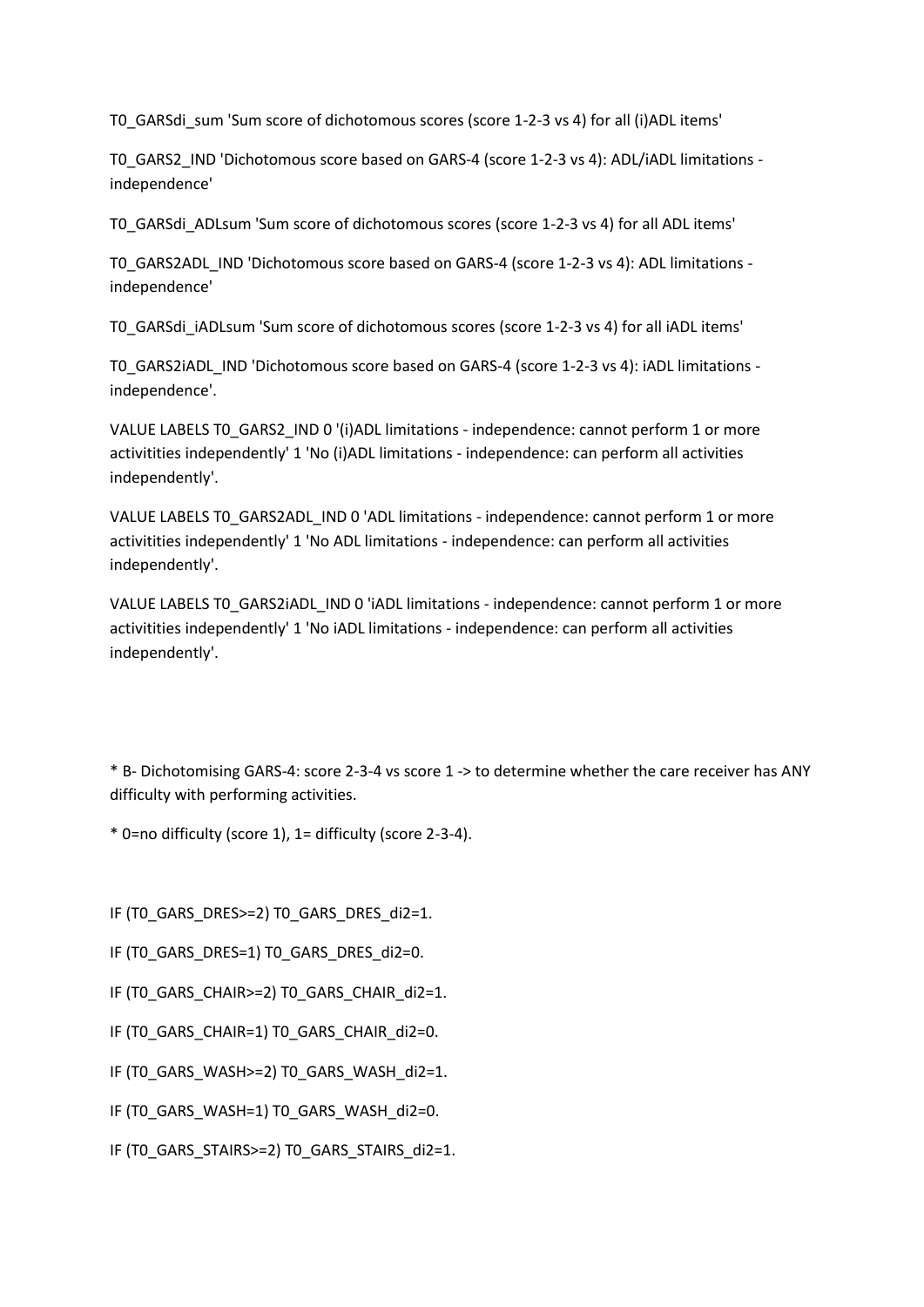- IF (TO GARS STAIRS=1) TO GARS STAIRS di2=0.
- IF (TO GARS WALK>=2) TO GARS WALK di2=1.
- IF (TO GARS WALK=1) TO GARS WALK di2=0.
- IF (TO GARS FEET>=2) TO GARS FEET di2=1.
- IF (T0\_GARS\_FEET=1) T0\_GARS\_FEET\_di2=0.
- IF (TO GARS HH>=2) TO GARS HH\_di2=1.
- IF (T0\_GARS\_HH=1) T0\_GARS\_HH\_di2=0.
- IF (T0\_GARS\_SHOP>=2) T0\_GARS\_SHOP\_di2=1.
- IF (TO GARS SHOP=1) TO GARS SHOP di2=0.
- IF (T0\_LASA\_MED>=2) T0\_LASA\_MED\_di2=1.
- IF (T0\_LASA\_MED=1) T0\_LASA\_MED\_di2=0.
- IF (TO LASA TRANSP>=2) TO LASA TRANSP\_di2=1.
- IF (T0\_LASA\_TRANSP=1) T0\_LASA\_TRANSP\_di2=0.

#### VARIABLE LABELS

- T0\_GARS\_DRES\_di2 'Dichotomous score 2 T0\_GARS\_DRES baseline' T0\_GARS\_CHAIR\_di2 'Dichotomous score 2 T0\_GARS\_CHAIR baseline'
- T0\_GARS\_WASH\_di2 'Dichotomous score 2 T0\_GARS\_WASH baseline'
- T0\_GARS\_STAIRS\_di2 'Dichotomous score 2 T0\_GARS\_STAIRS baseline'
- T0\_GARS\_WALK\_di2 'Dichotomous score 2 T0\_GARS\_WALK baseline'
- T0\_GARS\_FEET\_di2 'Dichotomous score 2 T0\_GARS\_FEET baseline'
- T0\_GARS\_HH\_di2 'Dichotomous score 2 T0\_GARS\_HH baseline'
- T0\_GARS\_SHOP\_di2 'Dichotomous score 2 T0\_GARS\_SHOP baseline'
- T0\_LASA\_MED\_di2 'Dichotomous score 2 T0\_LASA\_MED baseline'
- T0\_LASA\_TRANSP\_di2 'Dichotomous score 2 T0\_LASA\_TRANSP baseline'.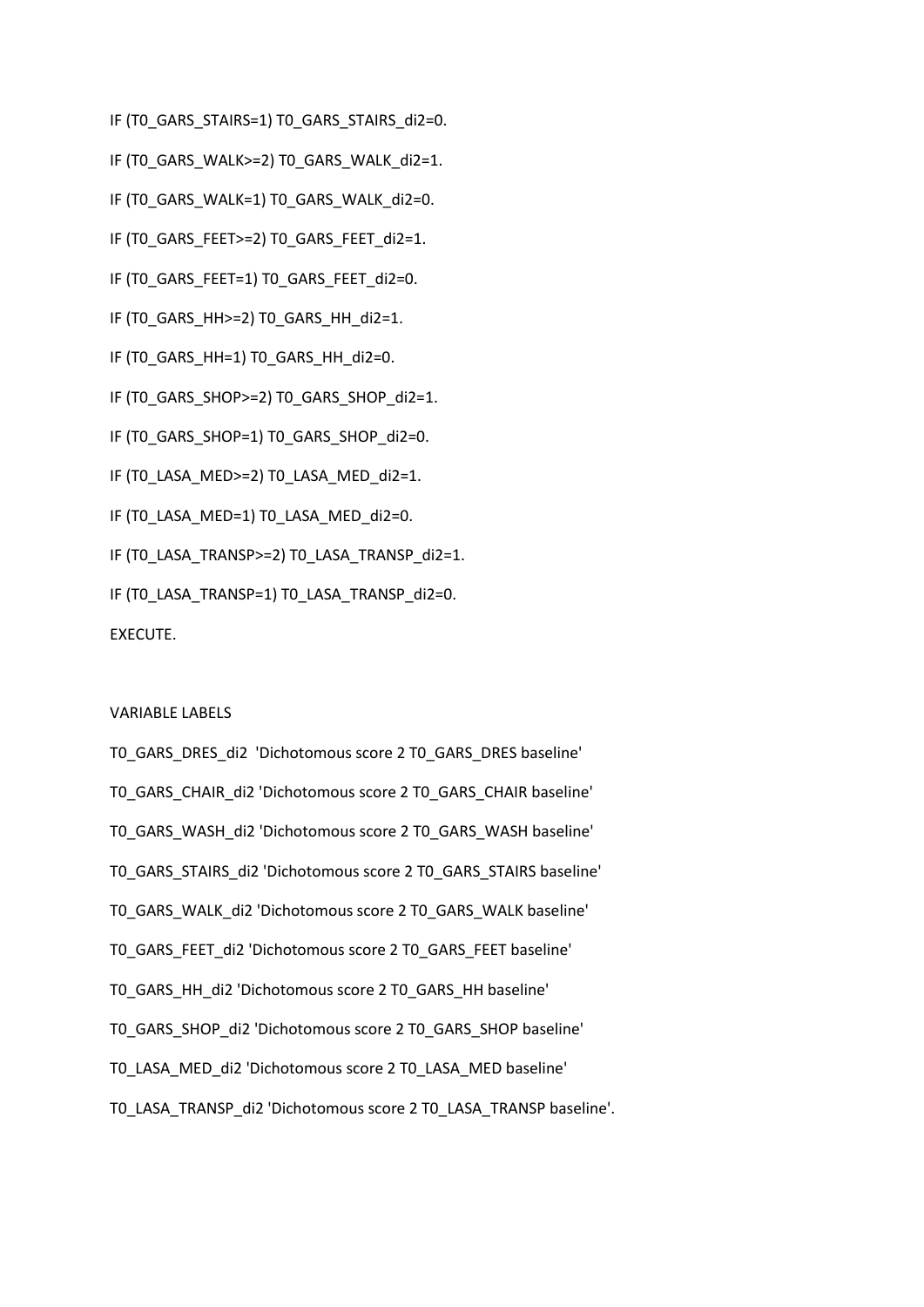VALUE LABELS

T0\_GARS\_DRES\_di2 T0\_GARS\_CHAIR\_di2 T0\_GARS\_WASH\_di2 T0\_GARS\_STAIRS\_di2 T0\_GARS\_WALK\_di2 0 'No difficulty with performing this activity' 1' Difficulty with performing this activity' /

T0\_GARS\_FEET\_di2 T0\_GARS\_HH\_di2 T0\_GARS\_SHOP\_di2 T0\_LASA\_MED\_di2 T0\_LASA\_TRANSP\_di2 0 'No difficulty with performing this activity' 1' Difficulty with performing this activity'.

COMPUTE T0\_GARSdi2\_sum = SUM(T0\_GARS\_DRES\_di, T0\_GARS\_CHAIR\_di, T0\_GARS\_WASH\_di, T0\_GARS\_STAIRS\_di, T0\_GARS\_WALK\_di, T0\_GARS\_FEET\_di, T0\_GARS\_HH\_di, T0\_GARS\_SHOP\_di, T0\_LASA\_MED\_di, T0\_LASA\_TRANSP\_di).

EXECUTE.

IF (T0\_GARSdi2\_sum GT 0) T0\_GARS2\_DIF=1.

IF (TO GARSdi2\_sum = 0) TO GARS2\_DIF=0.

IF (TO MISNO GARS >2) TO GARS2 DIF=9999.

IF (missing(T0\_GARSdi2\_sum)) T0\_GARS2\_DIF=9999.

EXECUTE.

MISSING VALUES T0\_GARS2\_DIF (9999).

\* GARS-2 (score 1-2-3 vs 4) ADL subscale sum score, based on 6 items.

COMPUTE T0\_GARSdi2\_ADLsum= SUM(T0\_GARS\_DRES\_di, T0\_GARS\_CHAIR\_di, T0\_GARS\_WASH\_di, TO GARS STAIRS di, TO GARS WALK di, TO GARS FEET di).

EXECUTE.

IF (TO GARSdi2\_ADLsum GT 0) TO GARS2ADL\_DIF=1.

IF (TO GARSdi2\_ADLsum = 0) TO GARS2ADL\_DIF=0.

IF (T0\_MISNO\_ADL >1) T0\_GARS2ADL\_DIF=9999.

IF (missing(T0\_GARSdi2\_ADLsum)) T0\_GARS2ADL\_DIF=9999.

EXECUTE.

MISSING VALUES T0\_GARS2ADL\_DIF (9999).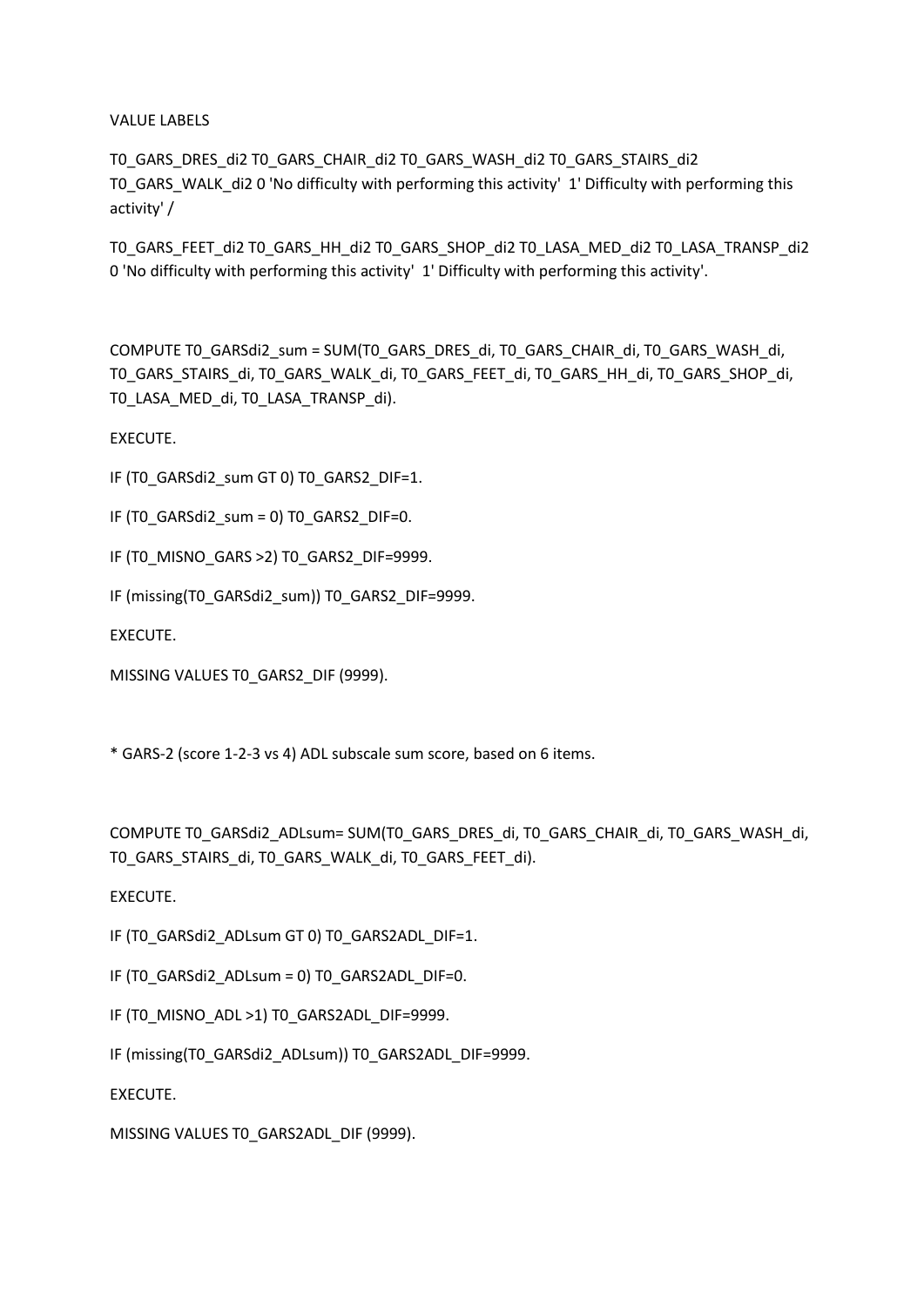\* GARS-2 (score 1-2-3 vs 4) iADL subscale sum score, based on 4 items.

COMPUTE T0\_GARSdi2\_iADLsum= SUM(T0\_GARS\_HH\_di, T0\_GARS\_SHOP\_di, T0\_LASA\_MED\_di, T0\_LASA\_TRANSP\_di).

EXECUTE.

IF (T0\_GARSdi2\_iADLsum GT 0) T0\_GARS2iADL\_DIF=1.

IF (T0\_GARSdi2\_iADLsum = 0) T0\_GARS2iADL\_DIF=0.

IF (T0\_MISNO\_iADL >1) T0\_GARS2iADL\_DIF=9999.

IF (missing(T0\_GARSdi2\_iADLsum)) T0\_GARS2iADL\_DIF=9999.

EXECUTE.

MISSING VALUES T0\_GARS2iADL\_DIF (9999).

#### VARIABLE LABELS

T0\_GARSdi2\_sum 'Sum score of dichotomous scores (score 2-3-4 vs 1) for all (i)ADL items'

T0\_GARS2\_DIF 'Dichotomous score based on GARS-4 (score 2-3-4 vs 1): ADL/iADL limitations difficulty'

T0\_GARSdi2\_ADLsum 'Sum score of dichotomous scores (score 2-3-4 vs 1) for all ADL items'

TO GARS2ADL DIF 'Dichotomous score based on GARS-4 (score 2-3-4 vs 1): ADL limitations difficulty'

T0\_GARSdi2\_iADLsum 'Sum score of dichotomous scores (score 2-3-4 vs 1) for all iADL items'

T0\_GARS2iADL\_DIF 'Dichotomous score based on GARS-4 (score 2-3-4 vs 1): iADL limitations difficulty'.

VALUE LABELS TO GARS2 DIF 0 'No (i)ADL limitations - difficulty: can perform all activitities independently' 1 '(i)ADL limitations - difficulty: has diffculty with performing 1 or more activities'.

VALUE LABELS TO GARS2ADL DIF 0 'No ADL limitations - difficulty: has no diffculty with performing activities' 1 'ADL limitations - difficulty: has diffculty with performing 1 or more activities'.

VALUE LABELS T0\_GARS2iADL\_DIF 0 'No iADL limitations - difficulty: has no diffculty with performing activities' 1 'iADL limitations - difficulty: has diffculty with performing 1 or more activities'.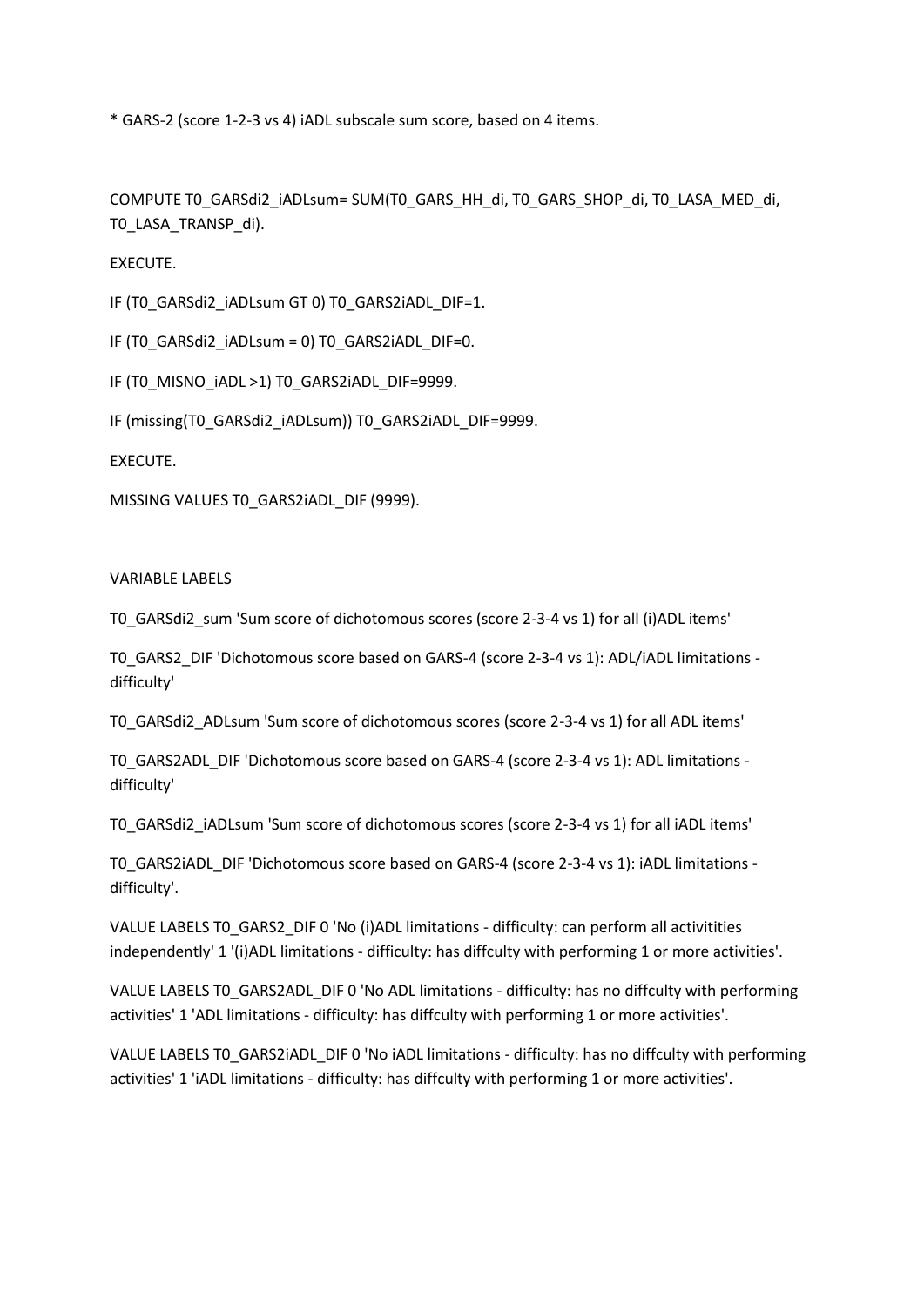\*\*\*\*\*\*\*\*\*\*\*\*\*.

\*\*\* GARS-3: recoding GARS-4 and calculating sum score \*\*\*.

\*\*\*\*\*\*\*\*\*\*\*\*\*.

\* Recoding GARS-4 into GARS-3: score 1 = 1, score 2 = 2, score 3 recode into 2 and score 4 recode into 3 (see GARS manual).

IF (T0\_GARS\_DRES=1) T0\_GARS\_DRES\_rec=1.

- IF (T0\_GARS\_DRES=2) T0\_GARS\_DRES\_rec=2.
- IF (T0\_GARS\_DRES=3) T0\_GARS\_DRES\_rec=2.
- IF (T0\_GARS\_DRES=4) T0\_GARS\_DRES\_rec=3.
- IF (T0\_GARS\_CHAIR=1) T0\_GARS\_CHAIR\_rec=1.

IF (T0\_GARS\_CHAIR=2) T0\_GARS\_CHAIR\_rec=2.

IF (T0\_GARS\_CHAIR=3) T0\_GARS\_CHAIR\_rec=2.

IF (T0\_GARS\_CHAIR=4) T0\_GARS\_CHAIR\_rec=3.

IF (T0\_GARS\_WASH=1) T0\_GARS\_WASH\_rec=1.

IF (T0\_GARS\_WASH=2) T0\_GARS\_WASH\_rec=2.

IF (T0\_GARS\_WASH=3) T0\_GARS\_WASH\_rec=2.

IF (T0\_GARS\_WASH=4) T0\_GARS\_WASH\_rec=3.

IF (T0\_GARS\_STAIRS=1) T0\_GARS\_STAIRS\_rec=1.

IF (T0\_GARS\_STAIRS=2) T0\_GARS\_STAIRS\_rec=2.

IF (T0\_GARS\_STAIRS=3) T0\_GARS\_STAIRS\_rec=2.

IF (T0\_GARS\_STAIRS=4) T0\_GARS\_STAIRS\_rec=3.

IF (T0\_GARS\_WALK=1) T0\_GARS\_WALK\_rec=1.

IF (T0\_GARS\_WALK=2) T0\_GARS\_WALK\_rec=2.

IF (T0\_GARS\_WALK=3) T0\_GARS\_WALK\_rec=2.

IF (T0\_GARS\_WALK=4) T0\_GARS\_WALK\_rec=3.

IF (T0\_GARS\_FEET=1) T0\_GARS\_FEET\_rec=1.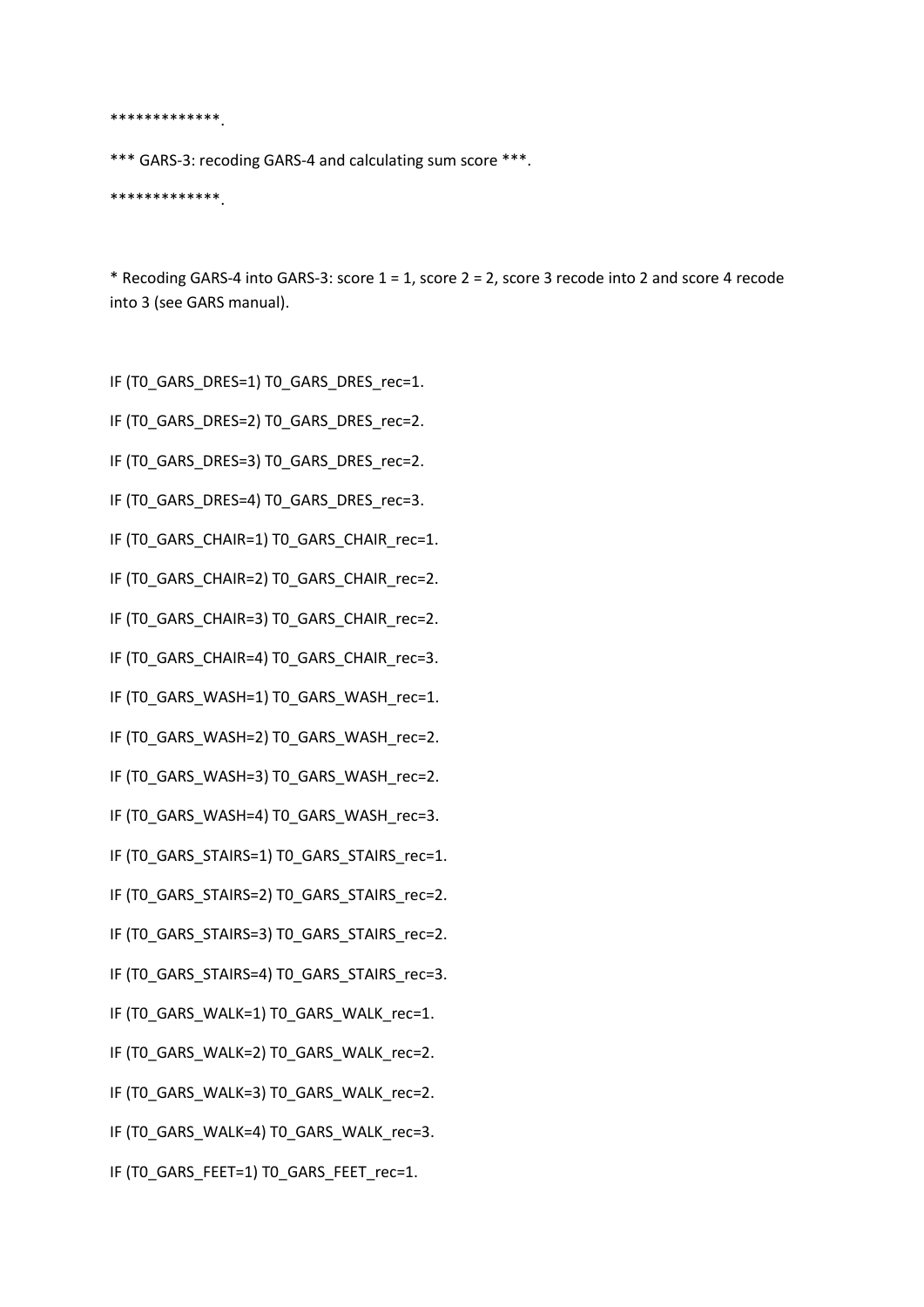- IF (TO GARS FEET=2) TO GARS FEET rec=2.
- IF (TO GARS FEET=3) TO GARS FEET rec=2.
- IF (TO GARS FEET=4) TO GARS FEET rec=3.
- IF (TO GARS HH=1) TO GARS HH rec=1.
- IF (TO GARS HH=2) TO GARS HH rec=2.
- IF (TO GARS HH=3) TO GARS HH rec=2.
- IF (T0\_GARS\_HH=4) T0\_GARS\_HH\_rec=3.
- IF (T0\_GARS\_SHOP=1) T0\_GARS\_SHOP\_rec=1.
- IF (TO GARS SHOP=2) TO GARS SHOP rec=2.
- IF (T0\_GARS\_SHOP=3) T0\_GARS\_SHOP\_rec=2.
- IF (T0\_GARS\_SHOP=4) T0\_GARS\_SHOP\_rec=3.
- IF (TO LASA MED=1) TO LASA MED rec=1.
- IF (T0\_LASA\_MED=2) T0\_LASA\_MED\_rec=2.
- IF (T0\_LASA\_MED=3) T0\_LASA\_MED\_rec=2.
- IF (T0\_LASA\_MED=4) T0\_LASA\_MED\_rec=3.
- IF (T0\_LASA\_TRANSP=1) T0\_LASA\_TRANSP\_rec=1.
- IF (T0\_LASA\_TRANSP=2) T0\_LASA\_TRANSP\_rec=2.
- IF (T0\_LASA\_TRANSP=3) T0\_LASA\_TRANSP\_rec=2.
- IF (TO LASA TRANSP=4) TO LASA TRANSP\_rec=3.

#### VARIABLE LABELS

T0\_GARS\_DRES\_rec 'Recoded score T0\_GARS\_DRES baseline for GARS-3 for GARS-3' T0\_GARS\_CHAIR\_rec 'Recoded score T0\_GARS\_CHAIR baseline for GARS-3 for GARS-3' T0\_GARS\_WASH\_rec 'Recoded score T0\_GARS\_WASH baseline for GARS-3 for GARS-3' T0\_GARS\_STAIRS\_rec 'Recoded score T0\_GARS\_STAIRS baseline for GARS-3' T0\_GARS\_WALK\_rec 'Recoded score T0\_GARS\_WALK baseline for GARS-3'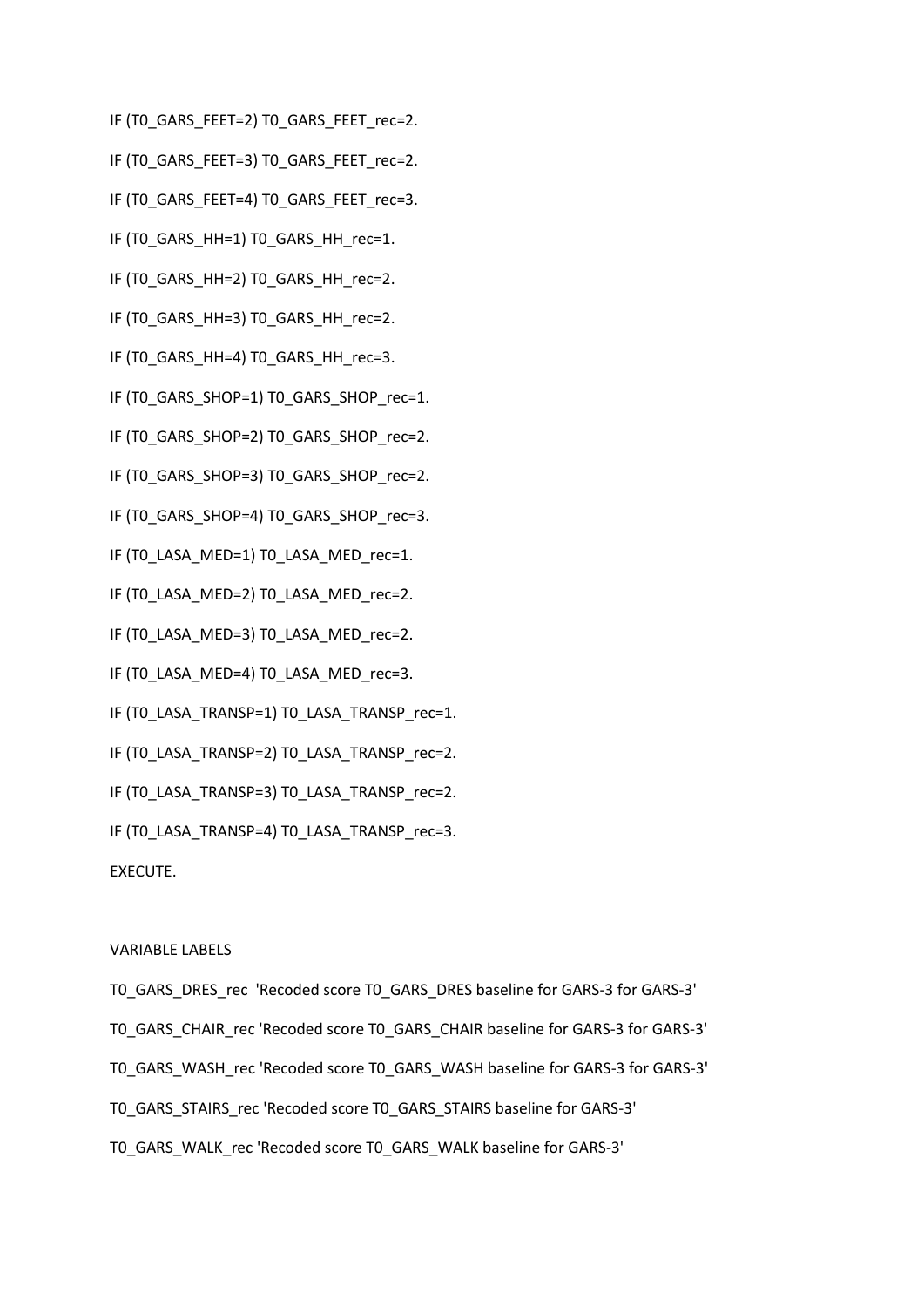T0\_GARS\_FEET\_rec 'Recoded score T0\_GARS\_FEET baseline for GARS-3'

TO GARS HH\_rec 'Recoded score TO GARS\_HH baseline for GARS-3'

T0\_GARS\_SHOP\_rec 'Recoded score T0\_GARS\_SHOP baseline for GARS-3'

T0\_LASA\_MED\_rec 'Recoded score T0\_LASA\_MED baseline for GARS-3'

T0\_LASA\_TRANSP\_rec 'Recoded score T0\_LASA\_TRANSP baseline for GARS-3'.

VALUE LABELS T0\_GARS\_DRES\_rec T0\_GARS\_CHAIR\_rec T0\_GARS\_WASH\_rec T0\_GARS\_STAIRS\_rec T0\_GARS\_WALK\_rec T0\_GARS\_FEET\_rec T0\_GARS\_HH\_rec T0\_GARS\_SHOP\_rec T0\_LASA\_MED\_rec T0\_LASA\_TRANSP\_rec

1 'Yes, I can do it fully independently, without any difficulty'

2 'Yes, I can do it fully independently, but with difficulty'

3 "No, I cannot do it independently, only with someone's help".

\* GARS-3 sum score.

COMPUTE T0\_GARS3\_sum= SUM(T0\_GARS\_DRES\_rec, T0\_GARS\_CHAIR\_rec, T0\_GARS\_WASH\_rec, T0\_GARS\_STAIRS\_rec, T0\_GARS\_WALK\_rec, T0\_GARS\_FEET\_rec, T0\_GARS\_HH\_rec, T0\_GARS\_SHOP\_rec, T0\_LASA\_MED\_rec, T0\_LASA\_TRANSP\_rec).

EXECUTE.

IF (missing(T0\_GARS3\_sum)) T0\_GARS3\_sum=9999.

IF (TO MISNO GARS >2) TO GARS3\_sum=9999.

EXECUTE.

MISSING VALUES TO GARS3\_sum (9999).

\* GARS-3 ADL subscale sum score, based on 6 items.

COMPUTE T0\_GARS3ADL\_sum= SUM(T0\_GARS\_DRES\_rec, T0\_GARS\_CHAIR\_rec, T0\_GARS\_WASH\_rec, T0\_GARS\_STAIRS\_rec, T0\_GARS\_WALK\_rec, T0\_GARS\_FEET\_rec).

EXECUTE.